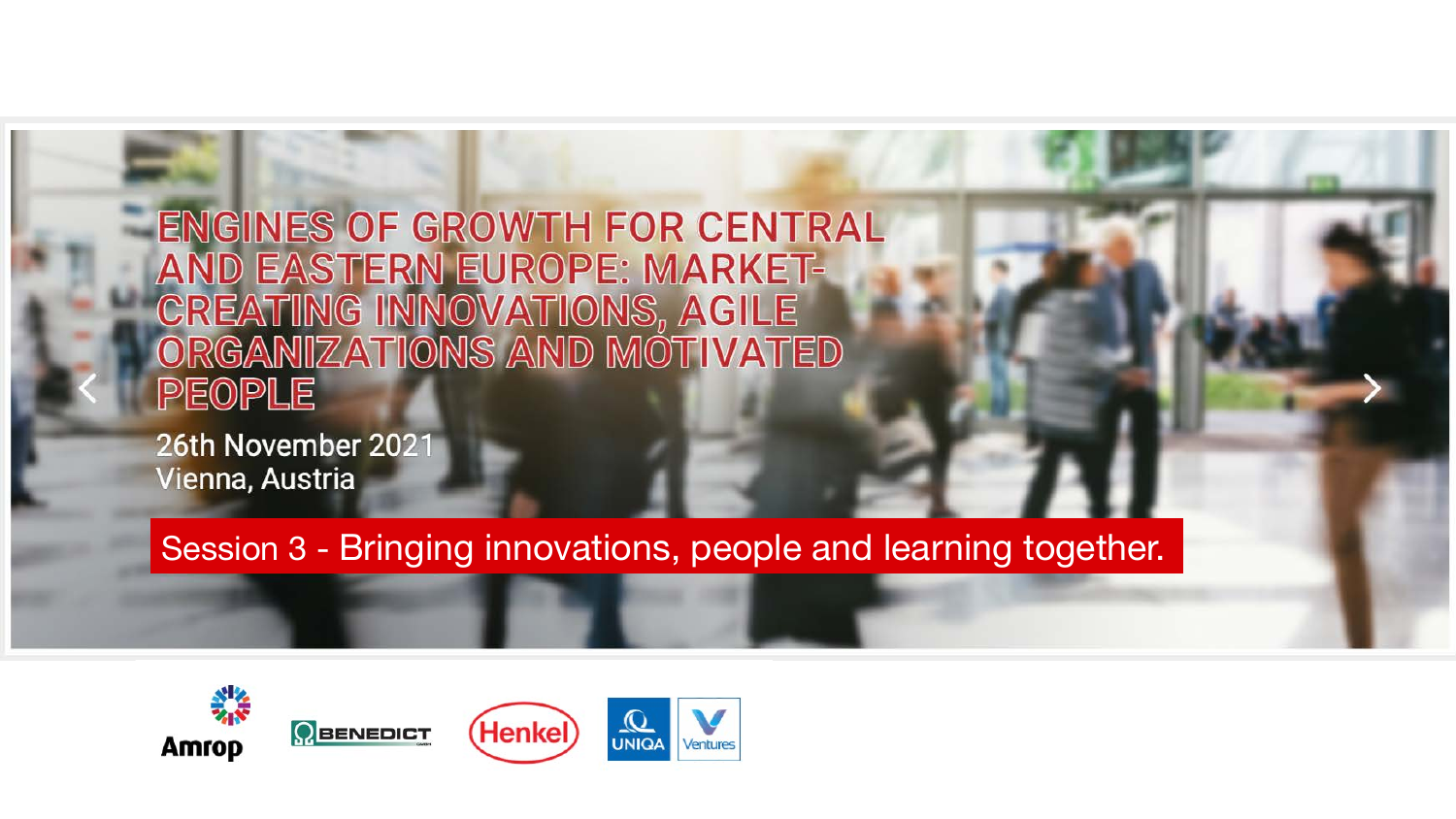

Dr. Rudolf Dömötör is MD of WU Vienna´s Entrepreneurship Center.

He is also co-author of the Austrian Startup Monitor, Austria's largest startup study. He has been actively involved in the Austrian startup scene for many years.

For his academic career, he was based in Australia (University of Technology, Sydney), USA (George Washington University) and New Zealand (University of Canterbury) over several months respectively.

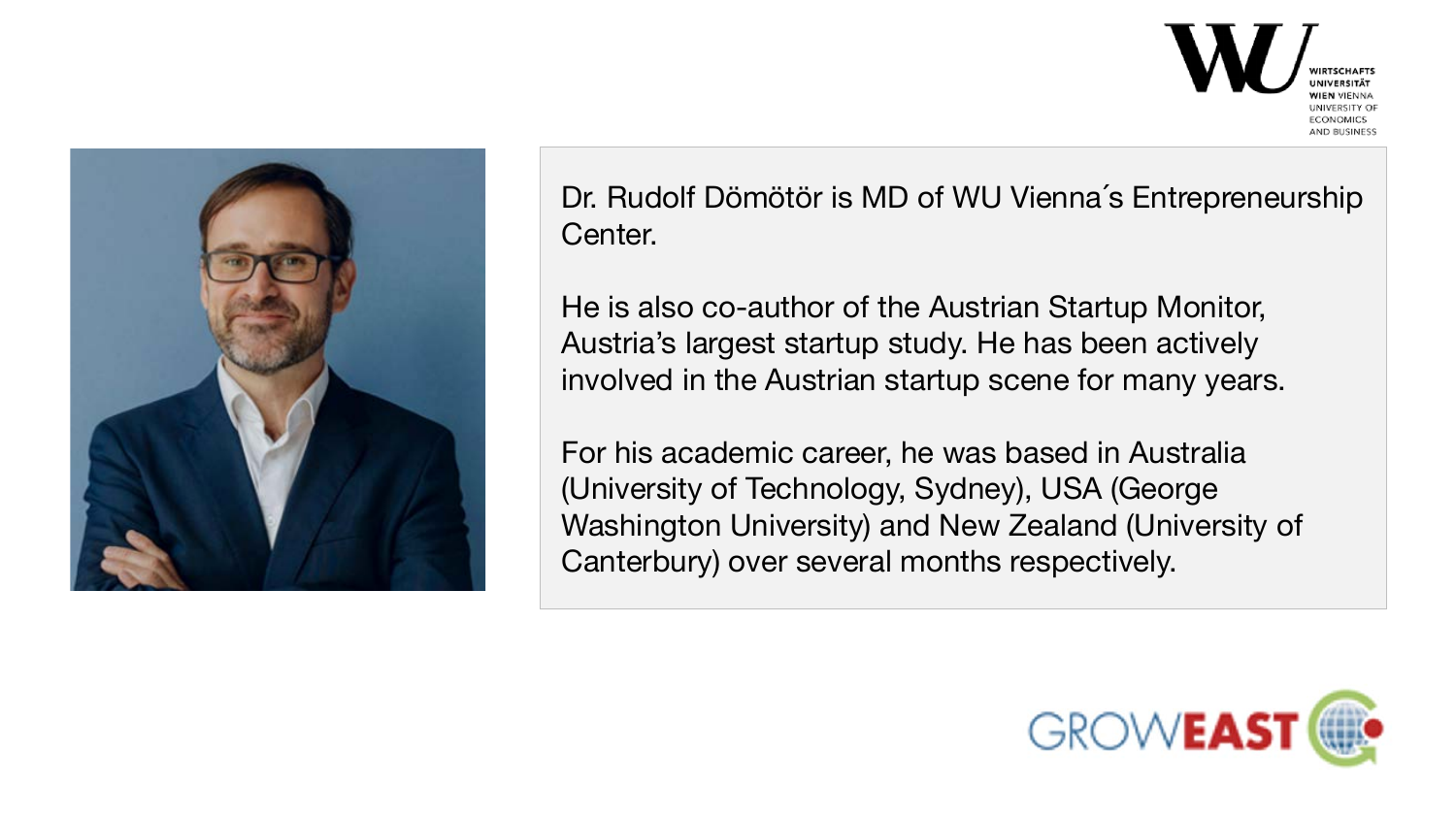



Andreas Nemeth is the CEO of UNIQA Ventures since 2016 and Head of Group Strategy & Innovation at UNIQA since 2015.

He started his career at the NCR Central and Eastern Europe, followed by Netway Internet Services, before joining the CAIB Investment Bank and Brokerjet.

ALLIANZ was the next step as well as a PhD Degree in St.Gallen, followed by the HBS Executive Education Programm. Andreas is a graduate from WU-Vienna.

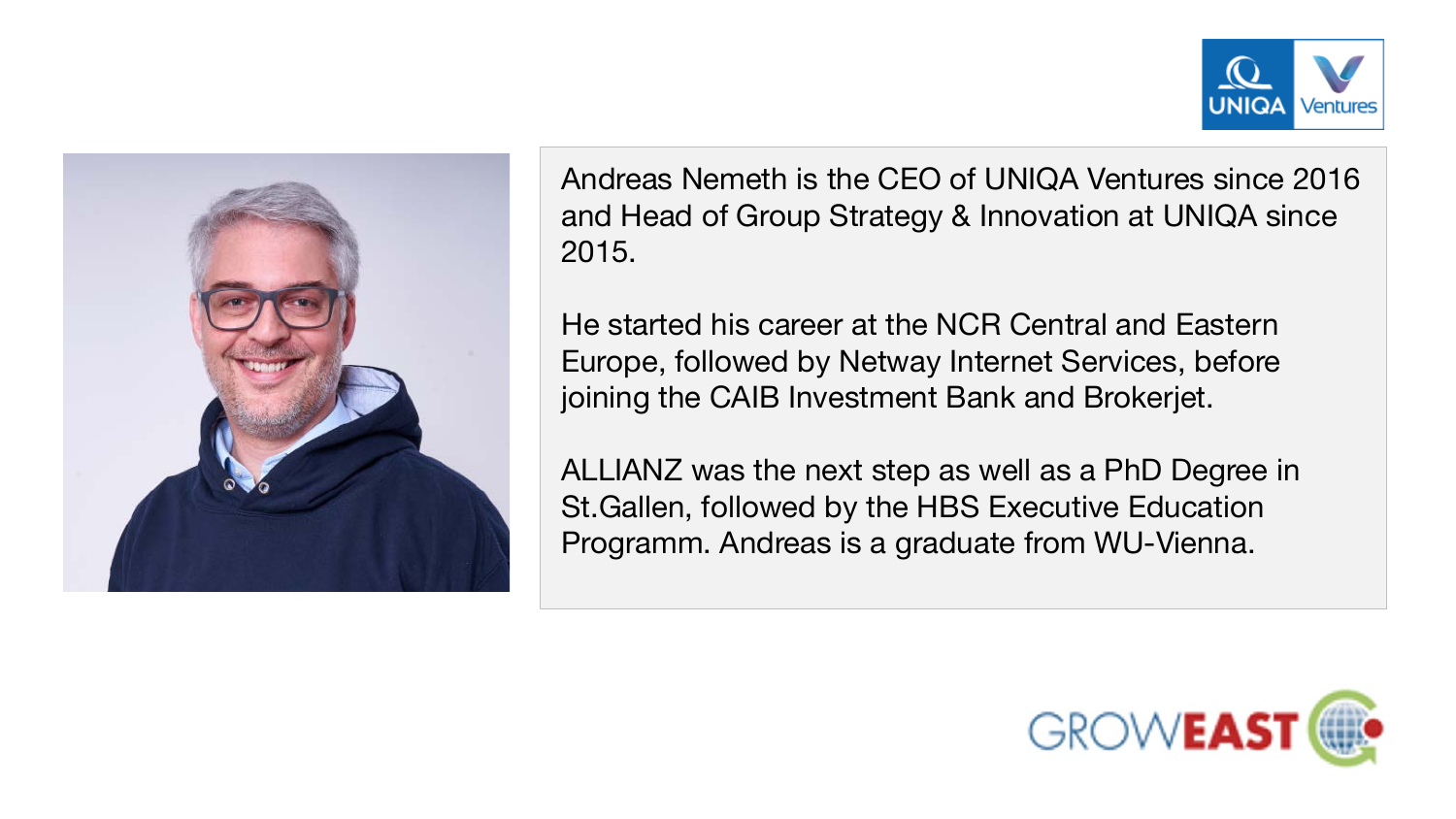



Günther Tengel is the Managing Partner of Amrop Jenewein.

He played an active role in the group's expansion into 16 CEE countries building up local consultancies and since 2005 he served as a chairman of Amrop Central and Eastern Europe.

Since 2020 ha acts as a member of the global Amrop Membership Committee.

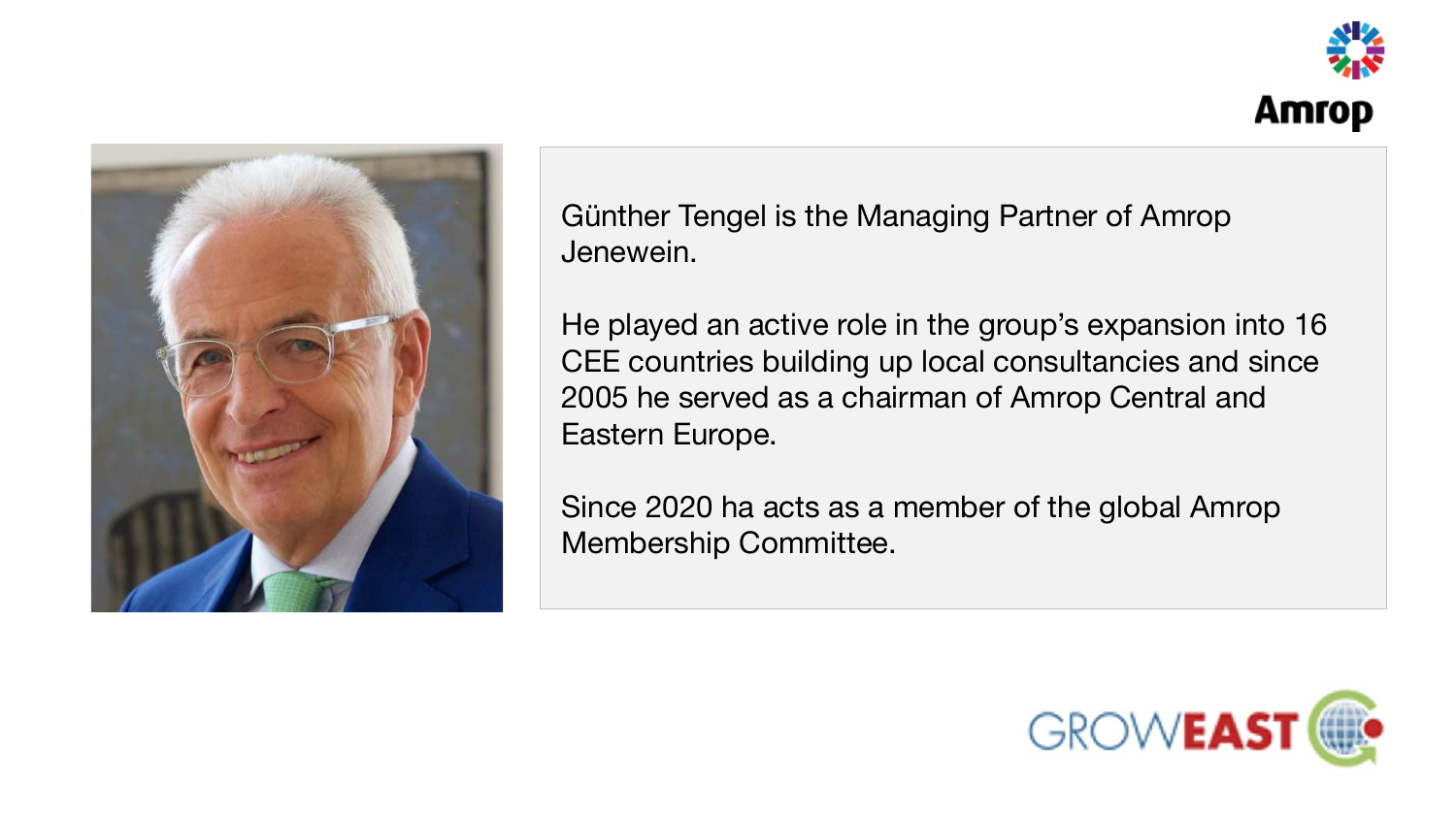**ENGINES OF GROWTH FOR CENTRAL** AND EASTERN EUROPE: MARKET-CREATING INNOVATIONS, AGILE<br>ORGANIZATIONS AND MOTIVATED **PEOPLE** 

26th November 2021 Vienna, Austria

Please use the DISCUSS-BOARD to write your questions.



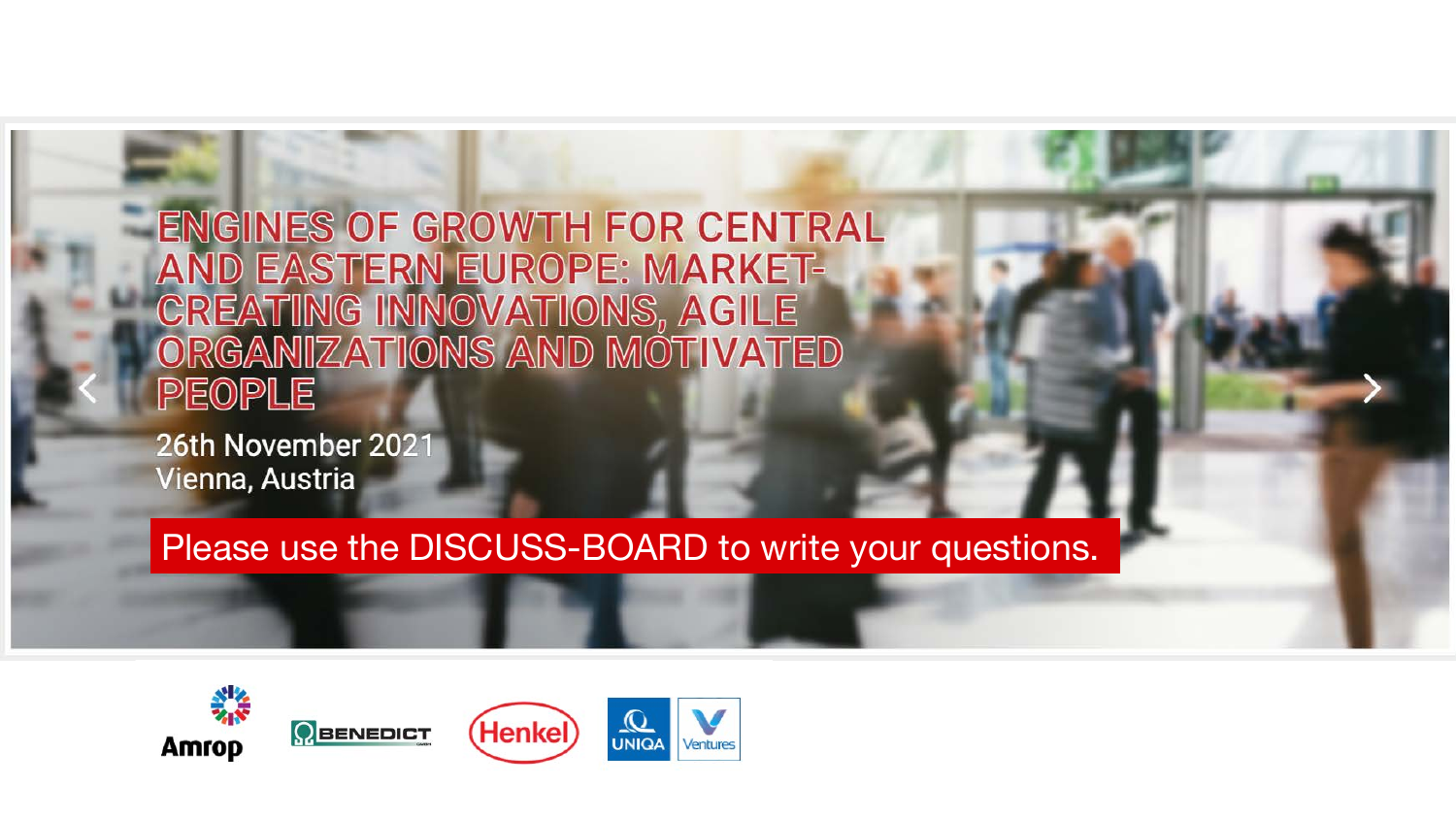

**ENGINES OF GROWTH FOR CENTRAL AND EASTERN EUROPE: MARKET-**CREATING INNOVATIONS, AGILE<br>ORGANIZATIONS AND MOTIVATED PEOPLE

26th November 2021 Vienna, Austria

## THANK YOU FOR YOUR PARTICIPATION

sponsored by